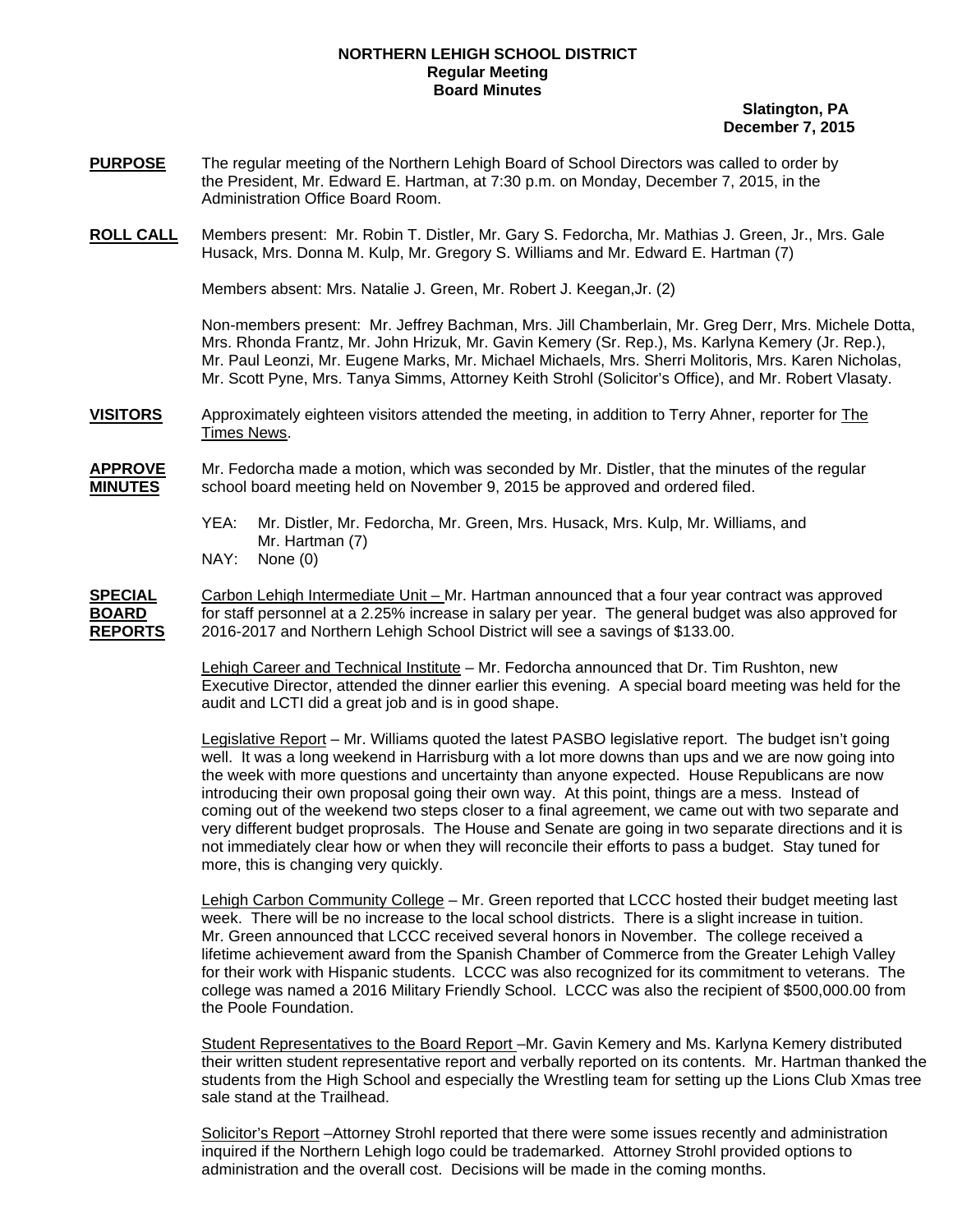# **(cont.)**

**SPECIAL** Superintendent's Report - Mr. Michaels stated that we are concerned about the logo being used in **BOARD** various forms of media. In order for it to be taken off of a website, we need to have ownership of **REPORTS** that trademark, so that is why we are looking into trademarking the logo.

> Mr. Michaels reported that Mrs. Nicholas will be going into greater detail, but the Bulldog Block has been a pilot program from the day of its inception. He emphasized that sometimes pilot programs have bugs but that is exactly why they are pilot programs. We have several pilot programs in the district right now. Sometimes they are good and sometimes changes need to be made. As educators, we need to be on the cutting edge on ways to improve our test scores which may include new programs. Our goal is to meet the needs of every child that comes through the door.

 Federal and Other Programs Update – Mrs. Karen A. Nicholas briefly explained the Bulldog Block and explained the concerns that were raised. A survey was administered to students, teachers and parents. Based on the data from the surveys, we will be discontinuing the Bulldog Block for next semester. Also, based on the Chapter 4 regulations, we will not have any students that will need remediation since they did it in the first semester. Mr. Vlasaty will make the announcement tomorrow and send a letter home to parents.

Business Manager's Report - Mrs. Molitoris reported that the Act 1 Tax Levy is on the agenda this evening for approval. By approving the resolution, we are stating that we will not raise taxes above the index which is 3.2% for the 2016-2017 school year.

Mr. Michaels added that it is very difficult to build a school budget when there is no state budget. Mrs. Molitoris and Mrs. Frantz have done an excellent job managing the budget. Mr. Michaels recommended that anyone nearing retirement should pay close attention to the state budget.

**PERSONNEL** Mr. Fedorcha made a motion, which was seconded by Mr. Distler, that the Board of Education approves the following personnel items:

Rescind Rescind the appointment of Jo Lehigh Sponsler as District Wide permanent substitute teacher for Appointment the 2015-2016 school year that was originally approved at the November 9, 2015 school board Instructional Theoring. Ms. Sponsler has accepted a full time position at another school district. meeting. Ms. Sponsler has accepted a full time position at another school district.

- Appointment Approve the following individual as District Wide permanent substitute teacher for the 2015-2016 Instructional school year. She will be paid a daily per diem rate of \$120 and will receive district health benefits
	- according to the Affordable Care Act regulations with co-payment amounts equivalent to that of district personnel.

Jennifer Balliet

Appointment Tifani Weber\*

Non-Instructio- Assignment: Lunch Room Monitor Peters Elementary School nal Salary: 510.40 Per Hour/ 2 Hours per day on an as needed basis Effective: December 3, 2015  **\* Pending Verification of Missing Personnel File Items \* 60 Day probationary period ending January 31, 2016** 

Rescind Rescind the appointment of Ray Lenhart in the amount of \$4,604.00 from his position as Co-Curricular Middle School Boys' Basketball Coach for the 2015-2016 school year which was originally Appointment approved at the September 14, 2015 school board meeting.

Resignation Accept the resignation of Maria Van Norman from her position as Cheerleading Advisor effective Co-Curricular at the end of the 2015-2016 football season. Stipend to be paid will be \$1,064.67.

|             | Co-Curricular Michael Hammond                         | MS Boys' Basketball Coach - Shared Stipend | \$2.302.00 |
|-------------|-------------------------------------------------------|--------------------------------------------|------------|
| Appointment | Joseph Krempasky*                                     | MS Boys' Basketball Coach - Shared Stipend | \$2.302.00 |
| 2015-2016   | *Pending Verification of Missing Personnel File Items |                                            |            |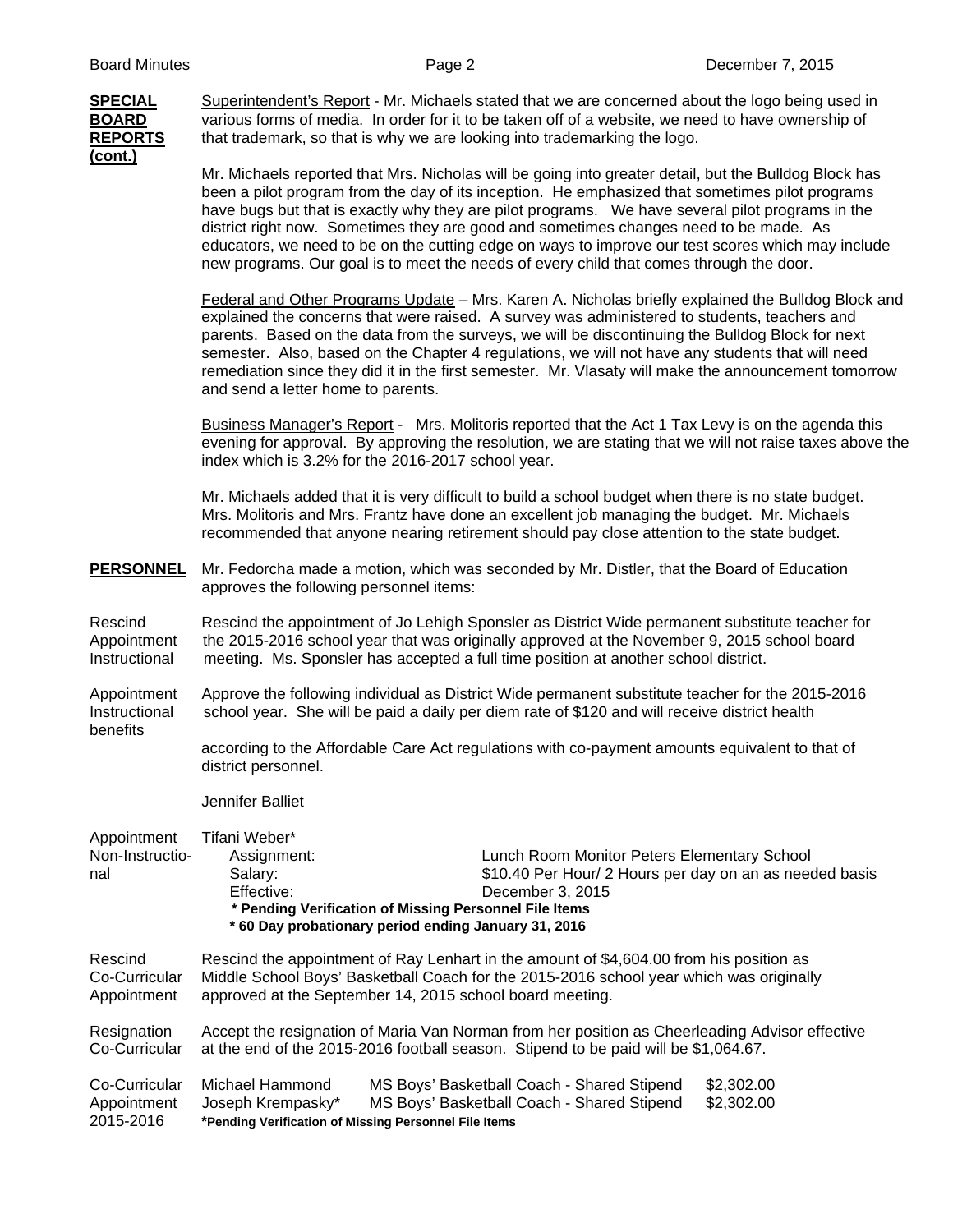**PERSONNEL** Motion to renew the appointment of the following Co-Curricular positions for the 2016-2017

| (cont.)                                           | school year:                                                                                                                                                                                                                                                                                                                                                                                                                |                                                                                                                                                                                                                                                                                                                                                                                                                                                                                                                                                                                                                            |                                                                                                                                                                                                                                            |
|---------------------------------------------------|-----------------------------------------------------------------------------------------------------------------------------------------------------------------------------------------------------------------------------------------------------------------------------------------------------------------------------------------------------------------------------------------------------------------------------|----------------------------------------------------------------------------------------------------------------------------------------------------------------------------------------------------------------------------------------------------------------------------------------------------------------------------------------------------------------------------------------------------------------------------------------------------------------------------------------------------------------------------------------------------------------------------------------------------------------------------|--------------------------------------------------------------------------------------------------------------------------------------------------------------------------------------------------------------------------------------------|
| Co-Curricular<br>Appointment<br>2016-2017         | Joseph Tout<br>Stephen Hluschak<br>Mark Lavine<br><b>Manny Guedes</b><br>Alden Farber<br><b>Michael Strohl</b><br>Jessica Frew<br>Amanda Dietz<br>Kelly Follweiler<br>David Oertner<br><b>Elizabeth Case</b><br>Jason Ruch<br>Jeremy Battista<br>Jason Reinhard<br>Patricia Jones<br><b>Todd Herzog</b><br><b>Robert Hicks</b>                                                                                              | <b>Head Football Coach</b><br><b>Assistant Football Coach</b><br><b>Assistant Football Coach</b><br><b>Assistant Football Coach</b><br>Assistant Football Coach-Shared Stipend<br>Assistant Football Coach-Shared Stipend<br>Head Field Hockey Coach<br>Assistant Field Hockey Coach<br><b>MS Field Hockey Coach</b><br><b>Head Cross Country Coach</b><br><b>Assistant Cross Country Coach</b><br>Head Boys' Soccer Coach<br>Assistant Boys' Soccer Coach<br><b>Head Girls' Soccer Coach</b><br><b>Assistant Girls' Soccer Coach</b><br>Sr. High Fall Intramurals - Weightlifting<br>Sr. High Fall Intramurals - Softball | \$7,299.00<br>\$4,744.00<br>\$4,744.00<br>\$4,744.00<br>\$2,372.00<br>\$2,372.00<br>\$5,276.00<br>\$2,931.00<br>\$2,786.00<br>\$4,373.00<br>\$2,842.00<br>\$5,276.00<br>\$2,931.00<br>\$5,276.00<br>\$2,931.00<br>\$854.00<br>854.00<br>\$ |
| Game<br>Workers<br>2015-2016                      | Motion to appointment the following person as a Game Worker for the 2015-2016 school year.<br>Game Workers consist of ticket sellers and takers, game announcers, scoreboard operators,<br>timers, field judges, scorekeepers. Rate of pay is consistent with the rates approved on the<br>2015-2016 Supplementary Personnel Salary Schedule<br>Jacqueline Miller*<br>*Pending Verification of Missing Personnel File Items |                                                                                                                                                                                                                                                                                                                                                                                                                                                                                                                                                                                                                            |                                                                                                                                                                                                                                            |
| Co-Curricular<br>Volunteers<br>2015-2016          | Kyle Baumann<br>Justin Hampton*                                                                                                                                                                                                                                                                                                                                                                                             | <b>Assistant Wrestling Coach</b><br>Assistant Boys' Basketball Coach<br>*Pending Verification of Missing Personnel File Items                                                                                                                                                                                                                                                                                                                                                                                                                                                                                              |                                                                                                                                                                                                                                            |
| Co-Curricular<br>Volunteers<br>2016-2017          | Sarah Arndt<br><b>Terry Bowman</b><br>Jaclyn Follweiler<br>Derek Long<br>Adam Merkle<br>Amy Zeiser                                                                                                                                                                                                                                                                                                                          | Assistant Field Hockey Coach<br><b>Assistant Football Coach</b><br>Assistant Field Hockey Coach<br><b>Assistant Football Coach</b><br><b>Assistant Girls' Soccer Coach</b><br><b>Assistant Cross Country Coach</b>                                                                                                                                                                                                                                                                                                                                                                                                         |                                                                                                                                                                                                                                            |
| Substitute-<br>Instructional                      | Approve the following substitute teachers for the 2015-2016 school year at the 2015-2016<br>substitute teacher rates as approved at the October 12, 2015 board meeting.                                                                                                                                                                                                                                                     |                                                                                                                                                                                                                                                                                                                                                                                                                                                                                                                                                                                                                            |                                                                                                                                                                                                                                            |
|                                                   | Lisa Cox - English, Special Education, Library & Art<br>Ricky Guth - Citizenship<br>Andrew Marth* - Physics & Mathematcis<br>Helene McGuire-Hein - School Nurse<br>Tina Rothenberger* - Elementary & Special Education<br>*Pending Verification of Missing Personnel File Items                                                                                                                                             |                                                                                                                                                                                                                                                                                                                                                                                                                                                                                                                                                                                                                            |                                                                                                                                                                                                                                            |
| Substitute-<br>Non-<br>Instructional<br>Custodian | Approve the following individual as substitute custodian for the 2015-2016 school year at the<br>2015-2016 substitute rate as approved on the Supplementary Personnel Salary Schedule:<br>Susan Perl*<br>*Pending Verification of Missing Personnel File Items                                                                                                                                                              |                                                                                                                                                                                                                                                                                                                                                                                                                                                                                                                                                                                                                            |                                                                                                                                                                                                                                            |
| Unpaid<br>Volunteers                              | Approve the following unpaid volunteer aide in the Peters and Slatington Elementary Schools<br>for the 2015-2016 school year:<br>Gina Serfass*<br>*Pending Verification of Missing Documents                                                                                                                                                                                                                                |                                                                                                                                                                                                                                                                                                                                                                                                                                                                                                                                                                                                                            |                                                                                                                                                                                                                                            |
|                                                   |                                                                                                                                                                                                                                                                                                                                                                                                                             |                                                                                                                                                                                                                                                                                                                                                                                                                                                                                                                                                                                                                            |                                                                                                                                                                                                                                            |

 YEA: Mr. Distler, Mr. Fedorcha, Mr. Green, Mrs. Husack, Mrs. Kulp, Mr. Williams, and Mr. Hartman (7)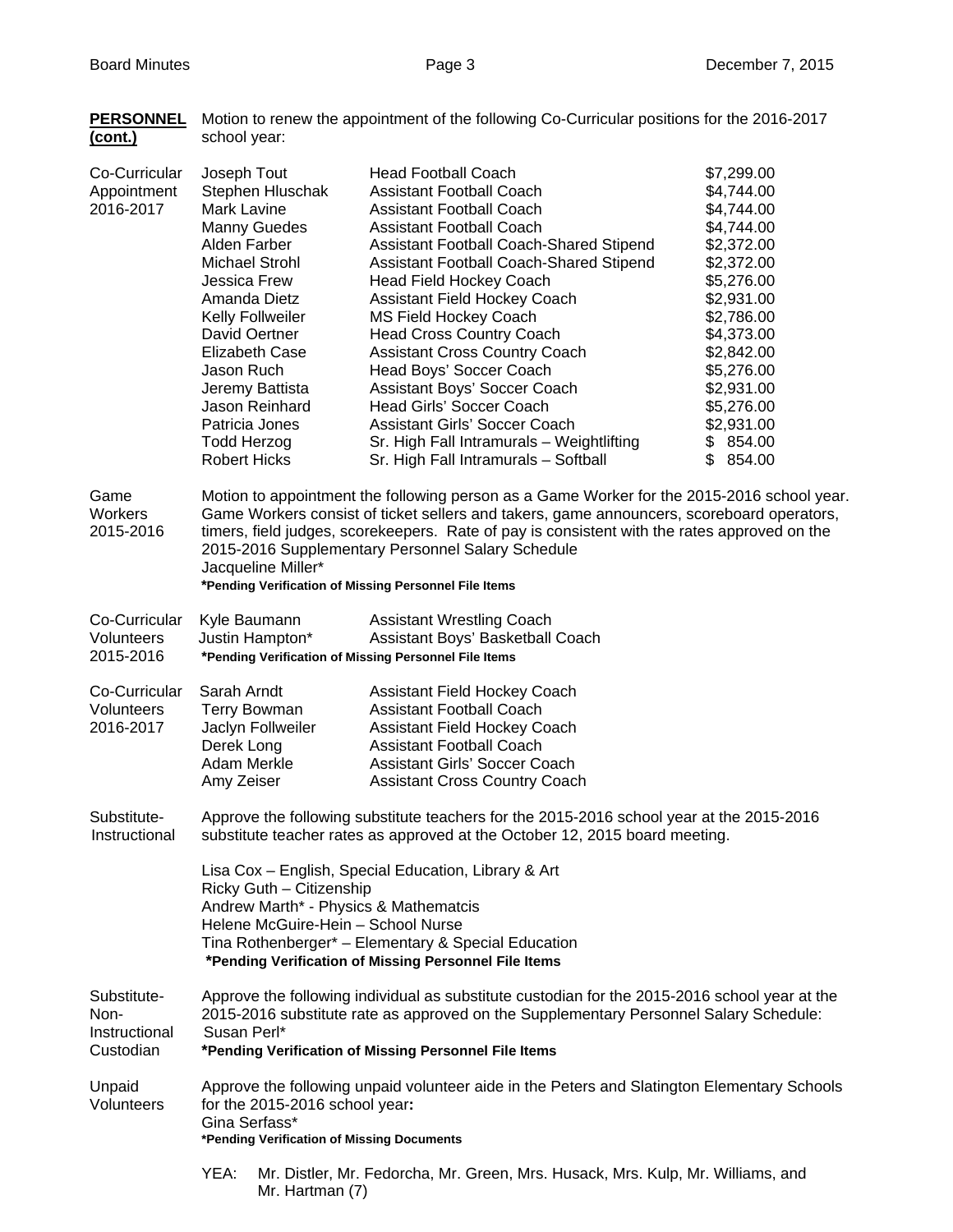NAY: None (0)

**CONFER-** Mr. Distler made a motion, which was seconded by Mr. Green, that the Board of Education **ENCES** approves the following conferences:

> Rhonda Frantz – 61st Annual PASBO Conference – March 8-11, 2016 – Hershey Lodge and Convention Center – Hershey, PA – Registration: \$299.00, Lodging: \$317.00, Meals: \$50.00 – Total Approximate Cost: \$666.00 – Funding: Business Office Budget.

Sherri Molitoris -61st Annual PASBO Conference – March 8-11, 2016 – Hershey Lodge and Convention Center – Hershey, PA – Registration: \$299.00, Travel: \$115.00, Meals: \$50.00 – Total Approximate Cost: \$464.00 – Funding: Business Office Budget

 YEA: Mr. Distler, Mr. Fedorcha, Mr. Green, Mrs. Husack, Mrs. Kulp, Mr. Williams, and Mr. Hartman (7)

NAY: None (0)

**POLICY** Mr. Williams made a motion, which was seconded by Mr. Fedorcha, that the Board of Education approves the following policy items:

Board Policy Approve school board policy #304 – Programs – Merged Employee Section – Employment of Second District Staff, as presented after second reading.

Reading

 Approve school board policy #317 – Merged Employee Section – Disciplinary Procedures, as presented after second reading.

 Approve school board policy #324 – Merged Employee Section – Personnel Files, as presented after second reading

Approve school board policy #331 – Merged Employee Section – Job Related Expenses, as presented after second reading.

Approve school board policy #332 – Merged Employee Section – Working Periods, as presented after second reading.

 Approve school board policy #333 – Merged Employee Section – Professional Development, as presented after second reading.

 Approve school board policy #336 – Merged Employee Section – Personal Necessity Leave, as presented after second reading.

 Approve school board policy #337 – Merged Employee Section – Vacation, as presented after second reading.

Approve school board policy #338 – Merged Employee Section – Sabbatical Leave, as presented after second reading.

Approve school board policy #341 – Merged Employee Section – Benefits for Part-Time Employees, as presented after second reading.

Approve school board policy #346 – Merged Employee Section – Workers' Compensation, as presented after second reading.

- YEA: Mr. Distler, Mr. Fedorcha, Mr. Green, Mrs. Husack, Mrs. Kulp, Mr. Williams, and Mr. Hartman (7)
- NAY: None (0)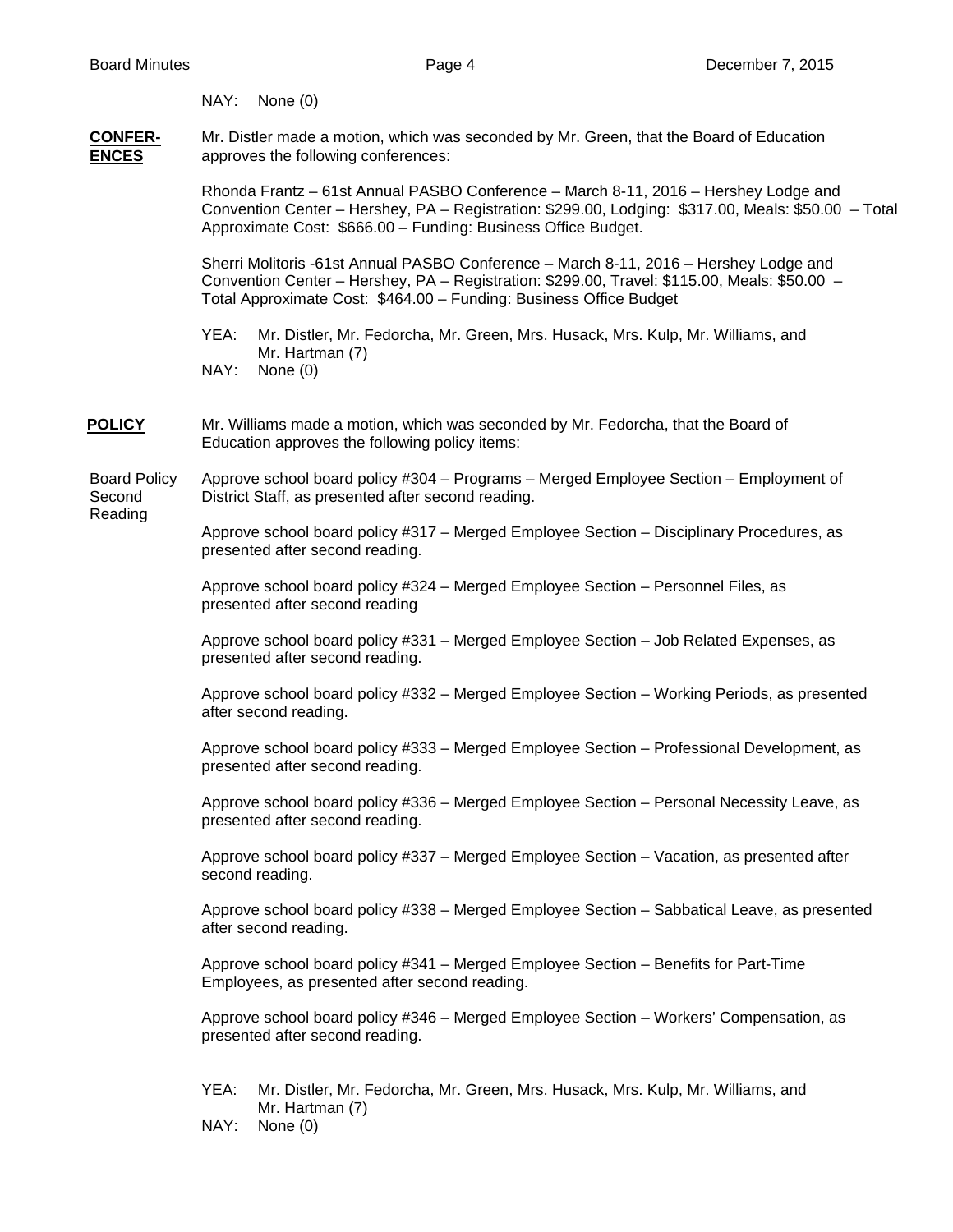| <b>NEW</b><br><b>BUSINESS</b><br><b>LCCC Real</b><br><b>Estate Pre-</b><br>Approval<br>Resolution<br>Extension | Mr. Green made a motion, which was seconded by Mr. Williams, that the Board of Education<br>approves the following New Business Item:<br>Approve the resolution from Lehigh Carbon Community College seeking an extension of the<br>school district preapproval for the college to acquire real estate in accordance with section 2.2 of<br>the Rules, Regulations and Procedures for Lehigh Carbon Community College, as presented.<br>Mr. Fedorcha asked if they had found a property. Mr. Green explained no, that this resolution was<br>merely an extension of the resolution that was passed last year. The college is still looking for<br>property in downtown Allentown and in Carbon County. |                                                                                              |  |  |
|----------------------------------------------------------------------------------------------------------------|--------------------------------------------------------------------------------------------------------------------------------------------------------------------------------------------------------------------------------------------------------------------------------------------------------------------------------------------------------------------------------------------------------------------------------------------------------------------------------------------------------------------------------------------------------------------------------------------------------------------------------------------------------------------------------------------------------|----------------------------------------------------------------------------------------------|--|--|
|                                                                                                                | YEA:<br>Mr. Distler, Mr. Fedorcha, Mr. Green, Mrs. Husack, Mrs. Kulp, Mr. Williams, and<br>Mr. Hartman (7)<br>NAY:<br>None $(0)$                                                                                                                                                                                                                                                                                                                                                                                                                                                                                                                                                                       |                                                                                              |  |  |
| <b>FINANCIAL</b>                                                                                               | Mr. Green asked that there be further discussion on Item F at the next Finance meeting. Mr. Distler<br>made a motion, which was seconded by Mrs. Kulp, that the Board of Education approves the following<br>financial items:                                                                                                                                                                                                                                                                                                                                                                                                                                                                          |                                                                                              |  |  |
| Financial<br>Reports                                                                                           | Approve the following financial reports:<br>General Fund Account month of November, 2015                                                                                                                                                                                                                                                                                                                                                                                                                                                                                                                                                                                                               |                                                                                              |  |  |
| List of<br><b>Bills</b>                                                                                        | Approve the Following List of Bills:<br>General Fund months of November & December, 2015<br>Cafeteria Fund month of December, 2015<br>Refreshment Stand month of November, 2015                                                                                                                                                                                                                                                                                                                                                                                                                                                                                                                        |                                                                                              |  |  |
| <b>Field Turf</b><br>Schedule<br>2015-2016                                                                     | Authorize administration to enter into an agreement with FieldTurf USA, Inc. for the stadium<br>track resurfacing project at a cost of \$668,820.00.                                                                                                                                                                                                                                                                                                                                                                                                                                                                                                                                                   |                                                                                              |  |  |
| Security<br>Camera<br>Software<br><b>High School</b><br>packs                                                  | Authorize the purchases of the following equipment and software for the security camera software<br>system at the high school. One Hewlett Packard MSA1040 Network storage chassis and eight<br>(8) 1 TB drives for the recording camera images from the new IP security camera system<br>at a cost of \$13,967.00 per attached quote. AXIS Camera Station software and license                                                                                                                                                                                                                                                                                                                        |                                                                                              |  |  |
|                                                                                                                | to cover the total number of cameras installed as part of the entire project at a cost of<br>\$5,662.00 per attached quote. Authorize the use of 2 days of professional services from<br>integraONE at a cost of \$1,200.00 per day as needed during the install and configuration of<br>the camera system. The total cost at this time is \$22,029.00.                                                                                                                                                                                                                                                                                                                                                |                                                                                              |  |  |
| Per Capita<br>Abatements/<br>Exonerations                                                                      | Approve abatement/exoneration requests of per capita taxes, for the residents that fall within<br>the guidelines, as presented.                                                                                                                                                                                                                                                                                                                                                                                                                                                                                                                                                                        |                                                                                              |  |  |
| Fund Balance<br>Designation                                                                                    | Approve to designate Fund Balance ending June 30, 2015 as follows                                                                                                                                                                                                                                                                                                                                                                                                                                                                                                                                                                                                                                      |                                                                                              |  |  |
|                                                                                                                | June 30, 2015 Committed Fund Balance For:<br><b>Health Insurance Premiums</b><br><b>PSERS Increase</b><br><b>Total Committed:</b>                                                                                                                                                                                                                                                                                                                                                                                                                                                                                                                                                                      | \$1,601,500.00<br>\$3,428,165.00<br>\$5,029,665.00                                           |  |  |
|                                                                                                                | Assigned Fund Balance<br>Assigned Current Year Usage<br>Technology<br><b>Replacement Equipment</b><br>Long Range Maintenance<br><b>Total Assigned:</b>                                                                                                                                                                                                                                                                                                                                                                                                                                                                                                                                                 | 993,299.00<br>\$<br>\$<br>645,735.00<br>\$<br>915,067.00<br>\$1,307,990.00<br>\$3,862,091.00 |  |  |
|                                                                                                                | <b>Unassigned Fund Balance</b>                                                                                                                                                                                                                                                                                                                                                                                                                                                                                                                                                                                                                                                                         | \$2,105,030.23                                                                               |  |  |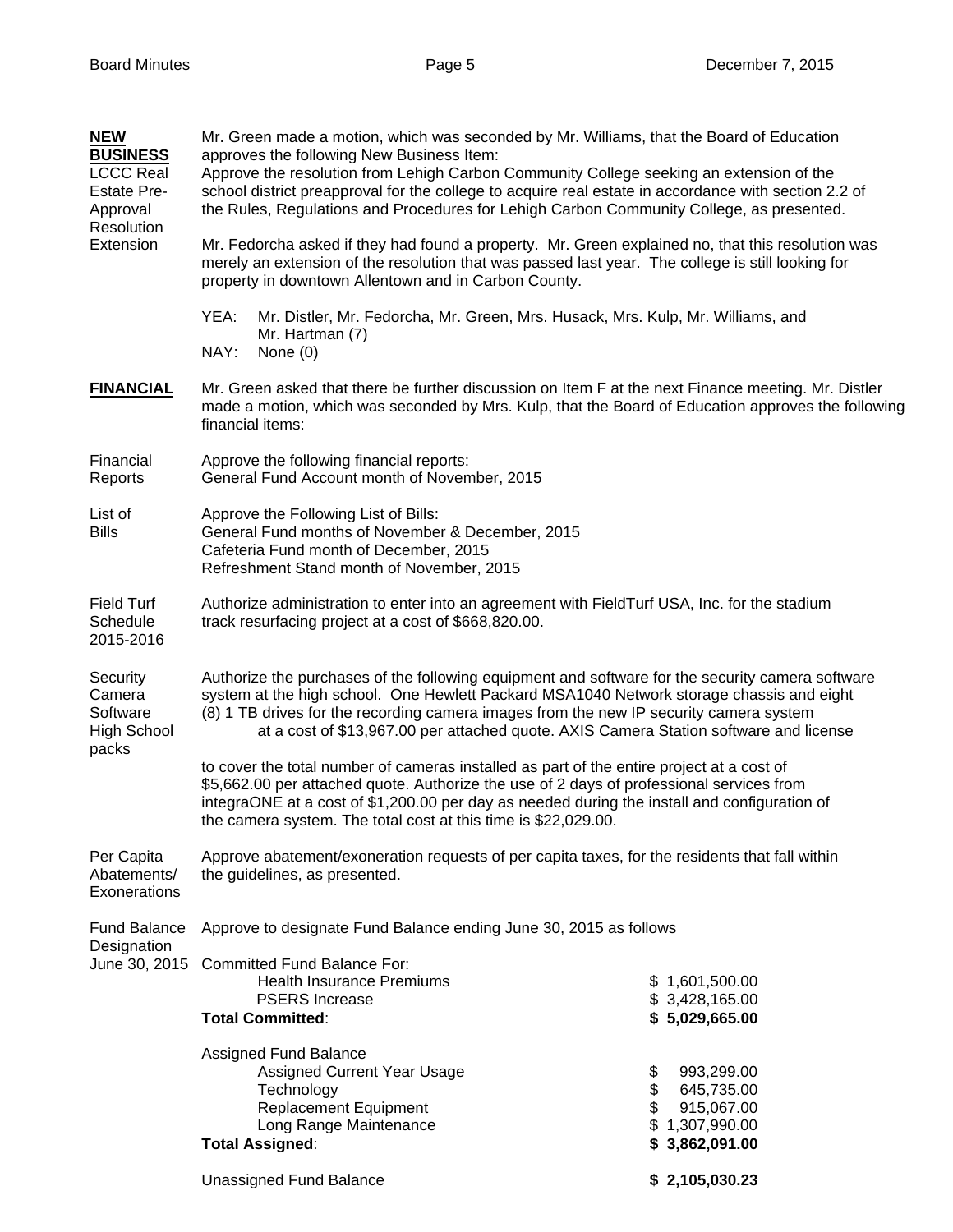**Nonspendable 5 34,108.72** 

**Total Fund Balance: \$11,030,894.95** 

# **FINANCIAL**

**(cont.)** 2016-2017

## Act 1 Tax Levy **NORTHERN LEHIGH SCHOOL DISTRICT**  Resolution **BOARD OF DIRECTORS**

## **RESOLUTION**

 **WHEREAS,** on June 27, 2006, the Pennsylvania legislature passed Act 1 of Special Session 2006, entitled the "Taxpayer Relief Act" (hereinafter "Act 1");

 **WHEREAS,** Act 1 requires school districts to limit tax increases to the level set by an inflation index unless the tax increase is approved by voters in a referendum or the school district obtains from the Department of Education or a court of common pleas certain referendum exceptions;

 **WHEREAS,** Act 1 does, however, allow a board of school directors to elect to adopt a resolution indicating that it will not raise the rate of any tax for the support of the public schools for the following fiscal year by more than its index, provided this resolution must be adopted no later than 110 days prior to the date of the election immediately preceding the upcoming fiscal year;

**WHEREAS,** the Northern Lehigh School District index for the 2016-2017 fiscal year is

3.2%;

 **WHEREAS,** the Northern Lehigh School District Board of Directors has made the decision that it shall not raise the rate of any tax for the support of the Northern Lehigh School **District for the 2016-2017 fiscal year by more than its index.** 

> **AND NOW,** on this 7th day of December, 2015, it is hereby **RESOLVED** by the Northern Lehigh School District (hereinafter "District") Board of Directors (hereinafter "Board") the following:

- 1. The Board certifies that it will not increase any school district tax for the 2016-2017 school year at a rate that exceeds the index as calculated by the Pennsylvania Department of Education.
- 2. The Board certifies that it will comply with the procedures set forth in Section 687, of the Pennsylvania Public School Code (hereinafter "School Code"), 24 P.S. §6-687, for the adoption of its proposed and final budget.
- 3. The Board certifies that increasing any tax at a rate less than or equal to the index will be sufficient to balance its final budget of the 2016-2017 fiscal year.
- 4. The Administration of the District will submit the District's information on a proposed increase in the rate of a tax levied for the support of the District to the Pennsylvania Department of Education on the uniform form prepared by the Pennsylvania Department of Education no later than five days after the Board's adoption of this Resolution.
- 5. The Administration of the District will send a copy of this Resolution to the Pennsylvania Department of Education no later than five days after the Board's adoption of this Resolution.
- 6. The Board understands and agrees that by passing this Resolution it is not eligible to seek referendum exceptions under Section 333(f) of Act 1 and is not eligible to request approval from the voters through a referendum to increase a tax rate by more than the index as established for the 2016-2017 fiscal year.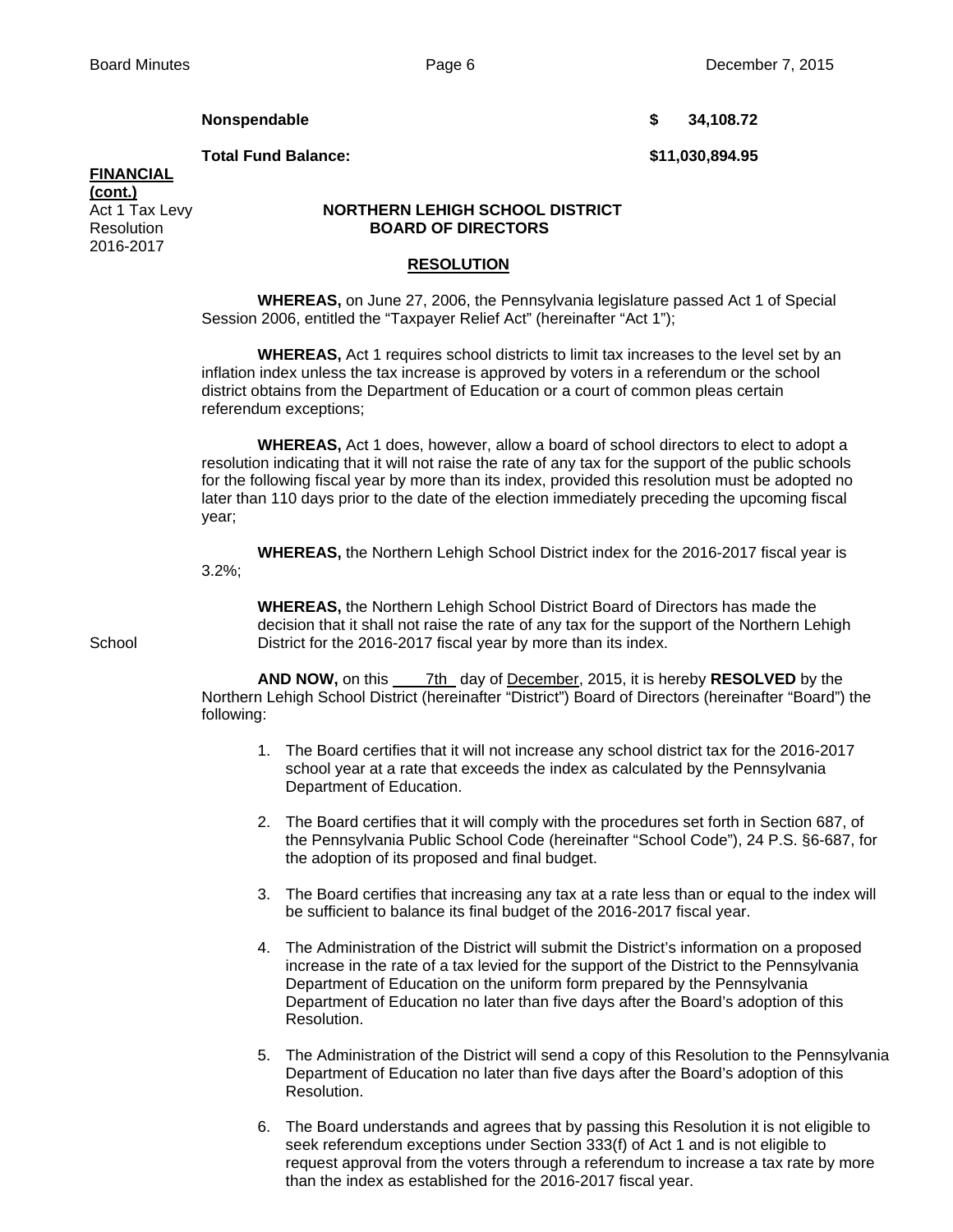|                                                         | 7. Once this Resolution is passed, the Administration of the District is not required to<br>comply with the preliminary budget requirements set forth in paragraphs (a) and (c) of<br>Section 311 of Act 1. Provided, however:                                                                                                                                                                                            |  |  |  |
|---------------------------------------------------------|---------------------------------------------------------------------------------------------------------------------------------------------------------------------------------------------------------------------------------------------------------------------------------------------------------------------------------------------------------------------------------------------------------------------------|--|--|--|
| <b>FINANCIAL</b><br><u>(cont.)</u>                      | (a) The Board understands and agrees that, upon receipt of the information<br>submitted by the District as set forth in paragraphs 4 and 5 above, the<br>Pennsylvania Department of Education shall compare the District's<br>proposed percentage increase in the rate of the tax with the index.                                                                                                                         |  |  |  |
|                                                         | (b) Within ten days of the receipt of this information, the Pennsylvania Department of<br>Education shall inform the District whether its proposed tax rate increase is less<br>than or equal to the index.                                                                                                                                                                                                               |  |  |  |
|                                                         | (c) If the Pennsylvania Department of Education determines that the District's<br>proposed increase in the rate of the District's tax exceeds the index, the District is<br>subject to the preliminary budget requirements as set forth in paragraph (a) and<br>(c) of Section 311 of Act 1.                                                                                                                              |  |  |  |
|                                                         | YEA:<br>Mr. Distler, Mr. Fedorcha, Mr. Green, Mrs. Husack, Mrs. Kulp, Mr. Williams, and<br>Mr. Hartman (7)<br>NAY:<br>None (0)                                                                                                                                                                                                                                                                                            |  |  |  |
| <b>LEGAL</b>                                            | Mr. Fedorcha made a motion, which was seconded by Mr. Green, that the Board of Education<br>approves the following legal item:                                                                                                                                                                                                                                                                                            |  |  |  |
| Steckel &<br>Stopp<br>Retainer &<br><b>Hourly Rates</b> | Approve to appoint the law firm of Steckel & Stopp as solicitors for the Northern Lehigh School<br>District for 2016. The hourly rate will be \$125.00 per hour for general services and \$145.00<br>per hour for litigation related services. These rates represent a \$1/hour increase over last year's<br>rates. The hourly rate for staff will be \$98.00 per hour. These rates represent a \$2/hour increase<br>over |  |  |  |
| 2016                                                    | last year's rates. Further approve the retainer fee for 2016 at \$2,050.00. This represents an increase<br>of \$50.00 over last year's rates.                                                                                                                                                                                                                                                                             |  |  |  |
|                                                         | YEA:<br>Mr. Distler, Mr. Fedorcha, Mr. Green, Mrs. Husack, Mrs. Kulp, Mr. Williams, and<br>Mr. Hartman (7)<br>NAY:<br>None $(0)$                                                                                                                                                                                                                                                                                          |  |  |  |
| <b>INFOR-</b><br><b>MATION</b>                          | Minutes of the Carbon Lehigh Intermediate Unit 21 Board of Directors meetings held on<br>October 19, 2015 were distributed.                                                                                                                                                                                                                                                                                               |  |  |  |
|                                                         | Minutes of the Lehigh Carbon Community College Board of Trustees meeting held on October 1,<br>2015 were distributed.                                                                                                                                                                                                                                                                                                     |  |  |  |
|                                                         | Mr. Hartman wished everyone a Merry Christmas and a Happy New Year.                                                                                                                                                                                                                                                                                                                                                       |  |  |  |
| <b>ADJOURN-</b><br><b>MENT</b>                          | Mr. Distler made a motion, which was seconded by Mrs. Green, that the regular meeting of<br>the Northern Lehigh School District Board of School Directors is adjourned at 7:59 p.m.                                                                                                                                                                                                                                       |  |  |  |
|                                                         | YEA:<br>Mr. Distler, Mr. Fedorcha, Mr. Green, Mrs. Husack, Mrs. Kulp, Mr. Williams, and<br>Mr. Hartman (7)<br>NAY:<br>None $(0)$                                                                                                                                                                                                                                                                                          |  |  |  |

Respectfully submitted,

 Gregory S. Williams Secretary and the contract of the contract of the Secretary Secretary